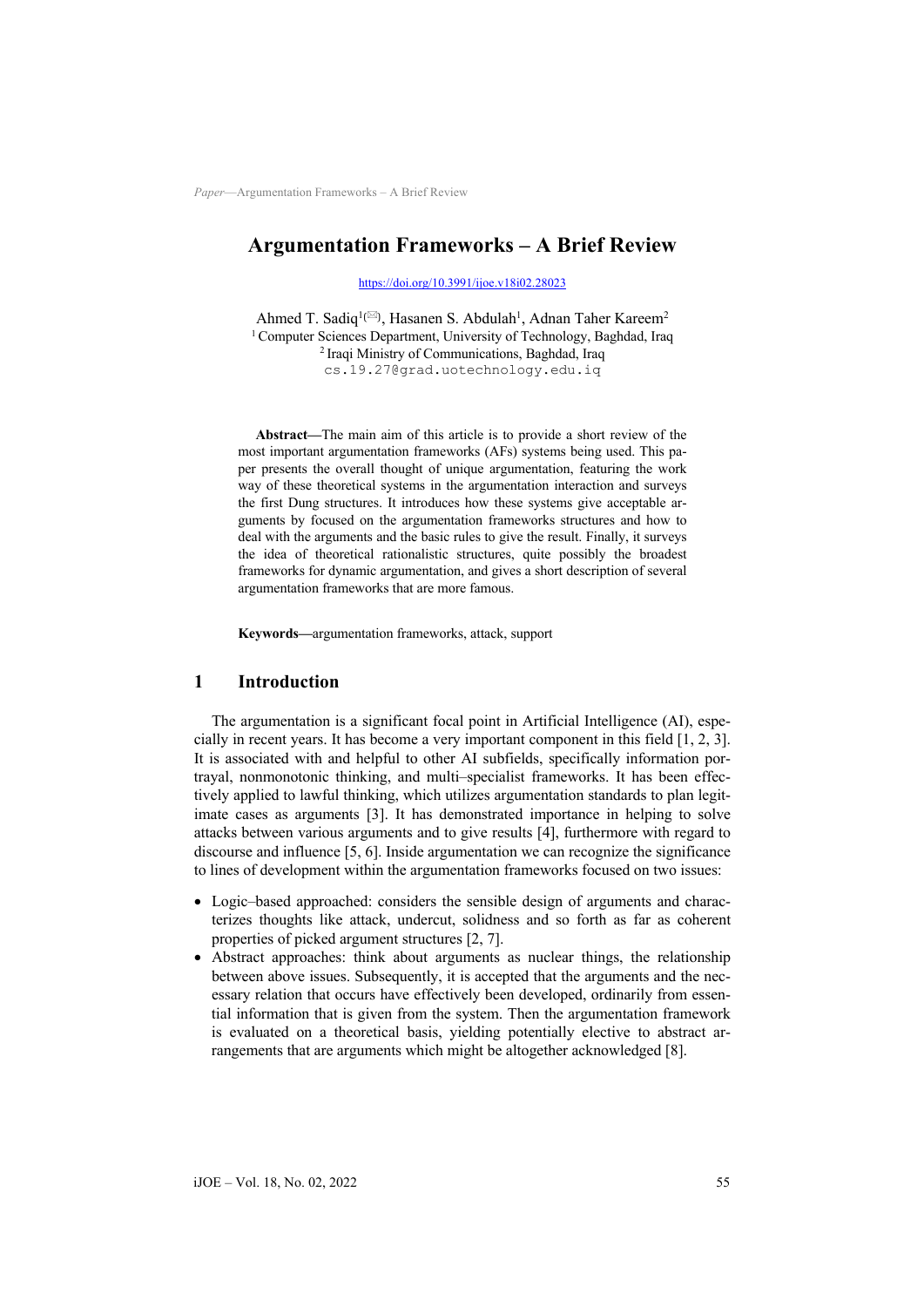This paper gives an outline of the most well-known argumentation frameworks. The two issues that are mentioned above address and overcome any barrier between the displaying dialects and argumentation frameworks:

- The first is meta-argumentation. It permits us to remain in the grounded setting of Dung. Be that as it may, it comes at the expense of assistant arguments which are needed to address relations other than attack [9].
- The second spotlights broadening argumentation frameworks by furnishing them these ideas that are more expensive to show than previously mentioned circumstances, for example, inclinations or backing relations [10, 11].

The argumentation frameworks that are used in various fields of application such as decision making [12], to build expert systems [12], digital transformation of institutions [13], also have many uses related to artificial intelligence [14, 15], with application work with conflict [15, 16] the argumentation also can support game theory and take advantage between each other [10, 17, 18] because argumentation also works as a game. Dialogue [18, 19] argumentation frameworks are used to solve different types of problems such as stable marriage problems [20, 21]. The argumentation methods can be found in a few master frameworks from such various zones as medication [22, 23] or electronic government [24].

This paper is structured as follows. It start with an overview of the argumentation framework, a theoretical background to the frame work and how they make the process; it also focuses on and highlights a number of frameworks by presenting the elements used to build these frameworks, by providing background on frameworks and the processing operations that are introduced by the argumentations systems and provides an overview of how these systems are work, finally giving a summary including the main idea of each one.

# **2 Argumentation process**

Argumentation often starts with three essential stages:

- The first stage is exchange of arguments: a set of argument generally alludes to the ideas of clarification, support, and may confirmation to the main argument. The arguments plan to legitimize convictions or choices. They can appear as a part of sentence or speech. By putting forward an argument, a person tries to convince the recipient of the validity of the case for which he is discussing, or that it is an affirmation of a specific case. Officially, arguments revolve around clear conceptual language, and they can learn specific types of arguments and accumulate events, learn, and build arguments. Besides, arguments are shaped by an information base that cannot be thought about autonomously. In fact, most of the arguments are in collaboration: in often there are to main issues to each argument support or attack, argument may insert to support other argument [25, 26, 27].
- The second stage is valuation of interacting arguments: imposed or weakened by other arguments the main idea is to give weight to each argument, and the accepta-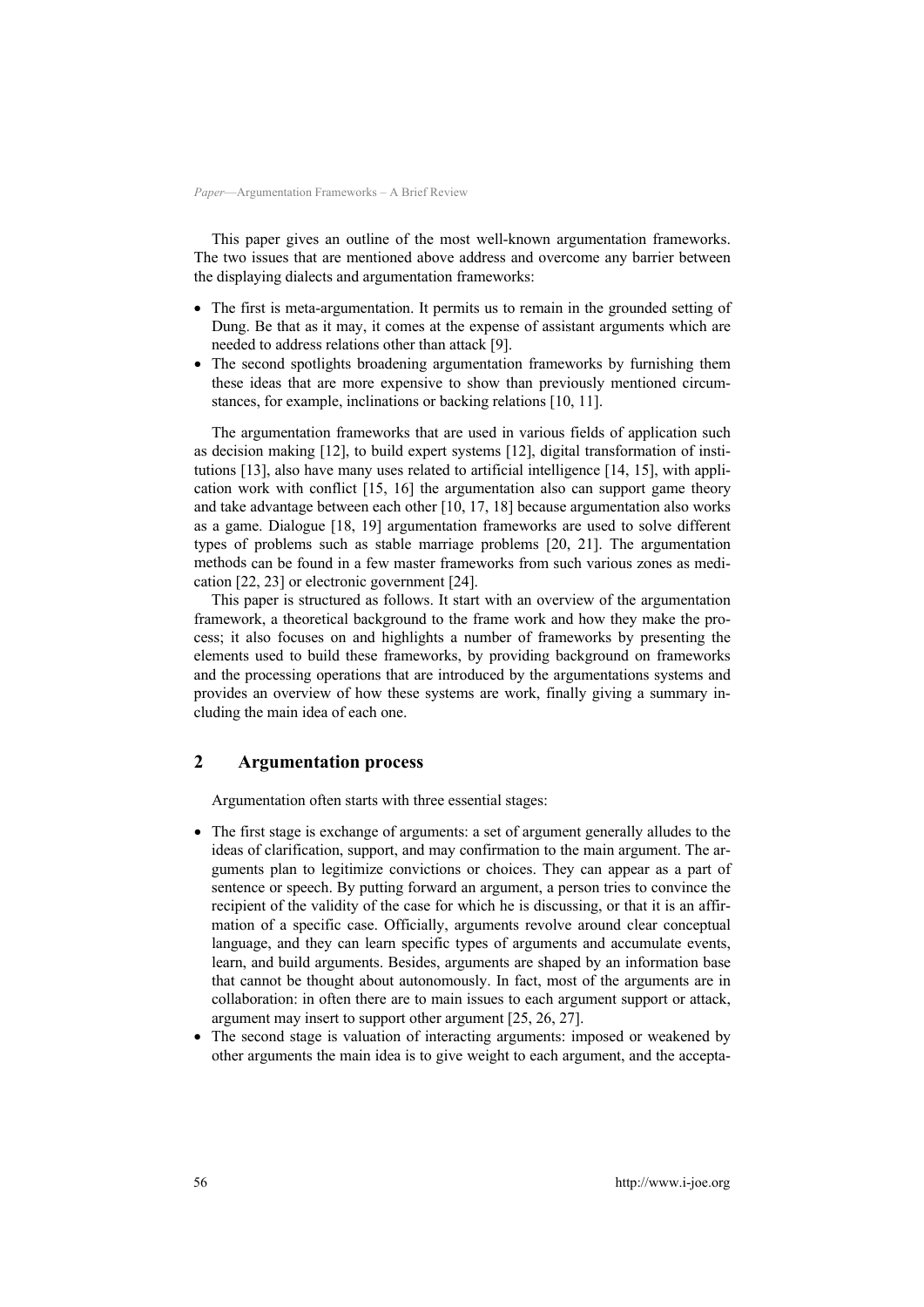bility of that argument is determined by relying on the weights of the other arguments. This often leads to the settlement of arguments in a system of weighted arguments [28, 29].

The third stage is selecting the most acceptable arguments: this stage is very important to characterize the situation with arguments based on every one of the manners by which they communicate to settle the outcome of the controversy. As a yield of the argumentation framework, the best arguments should be distinguished. Based on the arguments put forward, they build goals and beliefs, legitimize accepted arguments, and adopt them as a proactive result of decision-making [30] or any other goal to the argumentation system. Regularly, worthiness is aggregate as in sets of arguments are demonstrated satisfactory if they fulfill specific properties. Various types of properties characterize distinctive semantics for worthiness [21].

# **3 Argumentation frameworks (AF)**

Dung gives argumentation dependent on a thought of argumentation system characterized as two couples. The first is a set of argumenta the second is relation between them. Different structures exploit from this system by adding new components or adding conditions to improve it or enhancement it. These activities create another argumentation system; this paper gives featuring some of them [15]. (Table 1).

| No. | framework                                               | framework elements                                                                                                                                                                                                                                                 | Main idea                                                                                                                                                                                                                                    | <b>Application area</b>                                                                                          |
|-----|---------------------------------------------------------|--------------------------------------------------------------------------------------------------------------------------------------------------------------------------------------------------------------------------------------------------------------------|----------------------------------------------------------------------------------------------------------------------------------------------------------------------------------------------------------------------------------------------|------------------------------------------------------------------------------------------------------------------|
| 1   | Dung's Argumenta-<br>tion Frameworks<br>(AF)            | (arg, att) where -<br>The first one is (arg): is<br>$\bullet$<br>represents a set of ar-<br>guments,<br>The second one is (att):<br>is represents a binary<br>relation on arg.                                                                                     | The main idea of this<br>framework is that repre-<br>sents different types of<br>nonmonotonic approaches<br>in a uniform setting and<br>determine the arguments if<br>it acceptable or not.                                                  | - Artificial intelli-<br>gence.<br>- Decision making.<br>- Applications with<br>conflict.                        |
| 2   | Preferences based<br>argumentation<br>frameworks (PAFs) | $(X, Y, \geq)$ where -<br>X represents the set of<br>arguments.<br>Y represents the binary<br>$\bullet$<br>relation addressing the<br>loss connection where<br>arguments $Y \subseteq X \times X$ .<br>Pref is a (partial or all)<br>preordering on $X \times X$ . | The main idea of this<br>framework it extends the<br>Dung's framework to be<br>three elements this element<br>represents the condition to<br>Determines the acceptabil-<br>ity of the argument.                                              | - Artificial intelli-<br>gence.<br>- Decision making.<br>- Applications with -<br>conflict.<br>- Expert systems. |
| 3   | Value based argu-<br>mentation frame-<br>works (VAFs)   | (Arguments, attacks,<br>values, Val, P) where -<br>AR: represents the finite<br>٠<br>tuple that include argu-<br>ments.<br>Attacks: represents the<br>٠<br>non-reflexive binary<br>relation on tuple AR.<br>values: represents the<br>٠<br>nonempty tuple of val-  | The main idea to the VAF<br>is that it can be provide a<br>rational basis for the<br>acceptance or rejection of<br>arguments by making<br>comparison between the<br>attacked argument and<br>supported arguments and<br>choose between them. | - Artificial intelli-<br>gence.<br>- Decision making.<br>- Applications with<br>conflict.<br>- Expert systems.   |

**Table 1.** Summary of the argumentation frameworks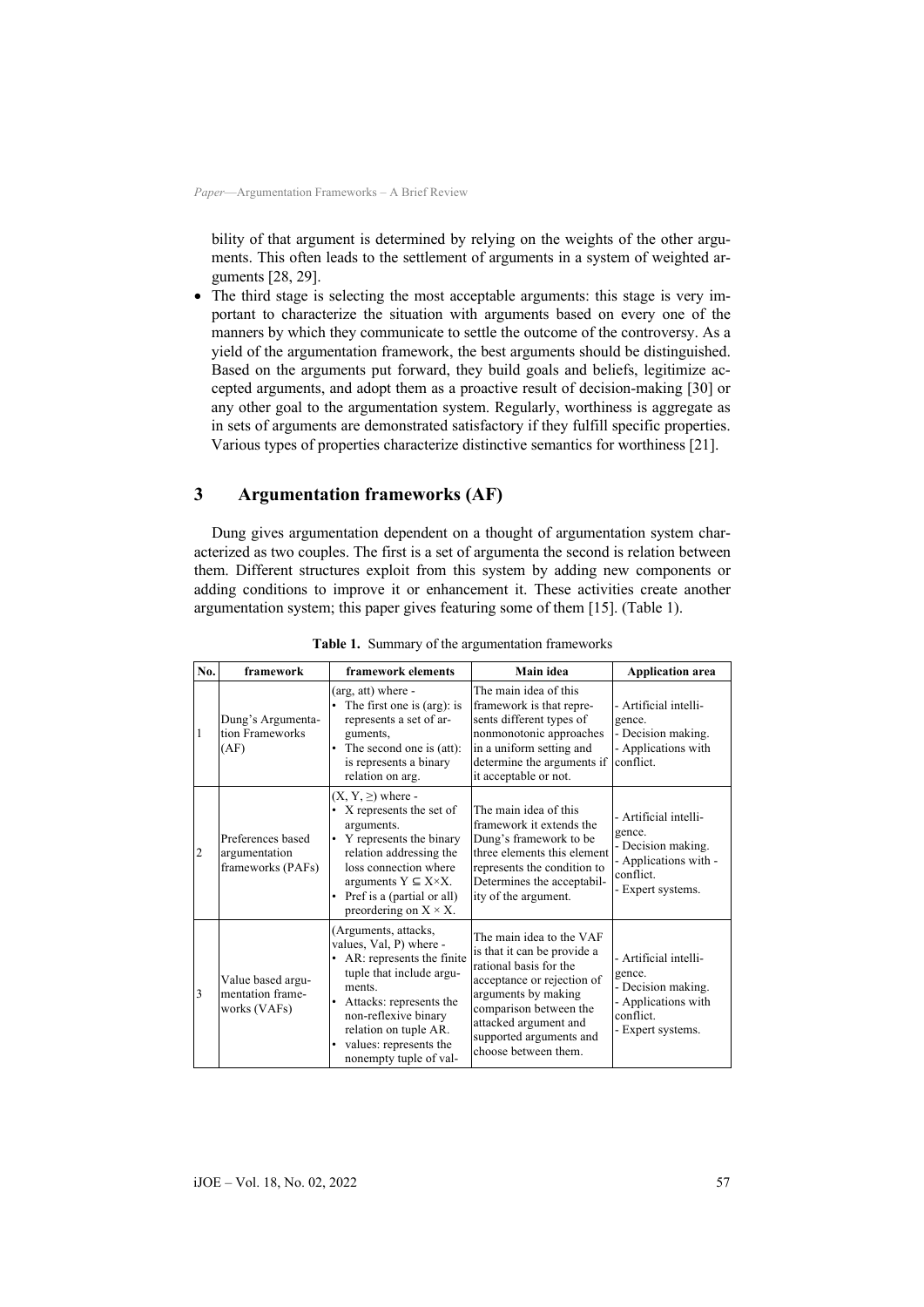|                |                                                 | ues.<br>• Val: represents the<br>function which maps<br>from elements of tuple<br>AR to elements of tuple<br>values.<br>• P: represents the tuple of<br>possible audiences.                                                                                                       |                                                                                                                                                                                                                                                     |                                                                                                                                        |
|----------------|-------------------------------------------------|-----------------------------------------------------------------------------------------------------------------------------------------------------------------------------------------------------------------------------------------------------------------------------------|-----------------------------------------------------------------------------------------------------------------------------------------------------------------------------------------------------------------------------------------------------|----------------------------------------------------------------------------------------------------------------------------------------|
| $\overline{4}$ | extended argumenta-<br>tion framework<br>(EAF)  | (Arguments, X, Y) where -<br>arguments represent the<br>tuple of arguments.<br>• $X \subseteq$ arguments $\times$ argu-<br>ments.<br>$Y \subseteq$ arguments $\times X$ .                                                                                                         | The main idea for (EAF) is<br>that it not only attack other<br>arguments but also at the<br>same time allows the<br>argument to generate a<br>more advanced conflict<br>relation.                                                                   | - Artificial intelli-<br>gence.<br>- Decision making.<br>- Applications with<br>conflict.<br>- Expert systems.                         |
| 5              | bipolar argumenta-<br>tion framework<br>(BAF)   | (X, Ydef, Ysup) where -<br>X: represent the tuple of<br>arguments.<br>Ydef: represent the<br>binary relation Ydef on<br>tuple X that is represent<br>the defeat relation.<br>Ysup: represent the<br>binary relation Rsup on<br>tuple X that is represent<br>the support relation. | The main idea of the BAF<br>is that it gives to set of<br>relationship defeat relation<br>and support relation.                                                                                                                                     | - Artificial intelli-<br>gence.<br>- Decision making.<br>- Applications with<br>conflict.<br>- Expert systems.                         |
| 6              | abstract dialectical<br>frameworks (ADFs)       | $(X, Y, Z)$ where -<br>• X: represent the tuple<br>statements (positions,<br>nodes).<br>Y: represented by $Y \subseteq$<br>$X \times X$ is a tuple of links.<br>Z: represented by $Z =$<br>${Zx}x \in X$ is a tuple of<br>total functions.                                        | The main idea is to estab-<br>lish a specific acceptance<br>condition for arguments<br>that allows for abstract<br>arguments as well as for<br>flexible and abstract rela-<br>tionships that thing occur<br>by adding this acceptance<br>condition. | - Artificial intelli-<br>gence.<br>- Decision making.<br>- Applications with<br>conflict.<br>- Expert systems.                         |
| 7              | control argumenta-<br>tion frameworks<br>(CAFs) | $(X, Y, Z)$ where -<br>• X: this element repre-<br>sents the fixed part in<br>the framework.<br>Y: this element repre-<br>sents the uncertain part<br>in the framework.<br>Z: this element repre-<br>sents the control part in<br>the framework.                                  | The main idea to the CAF<br>it provides dynamic model,<br>it can change over time<br>reflecting the dynamics of<br>the environment.                                                                                                                 | - Artificial intelli-<br>gence.<br>- Decision making.<br>- Applications with<br>conflict.<br>- Expert systems.<br>- Continuous models. |
| 8              | Weighted argument<br>framework (WAF)            | $(X, Y, weight)$ where: -<br>$(X, Y)$ : represent the<br>Dung's argumentation<br>framework.<br>weight: represent this<br>relation ( $Y \rightarrow \mathbb{R}$ >) is a<br>function assigning real<br>valued weights argu-<br>ments attacks.                                       | The main idea of this<br>framework is that it ex-<br>tends the Dung's frame-<br>work by add new element<br>called weight it very<br>important to determine the<br>winner from several argu-<br>ments that attacked be-<br>tween each other.         | - Artificial intelli-<br>gence.<br>- Decision making.<br>- Applications with<br>conflict.<br>- Expert systems.                         |
| 9              | Bayesian Argumen-<br>tation Framework           | $((X, Y, Z),$ where -<br>X: represent the evi-                                                                                                                                                                                                                                    | The main idea of the BAF<br>is that it gives a conflict                                                                                                                                                                                             | - Artificial intelli-<br>gence.                                                                                                        |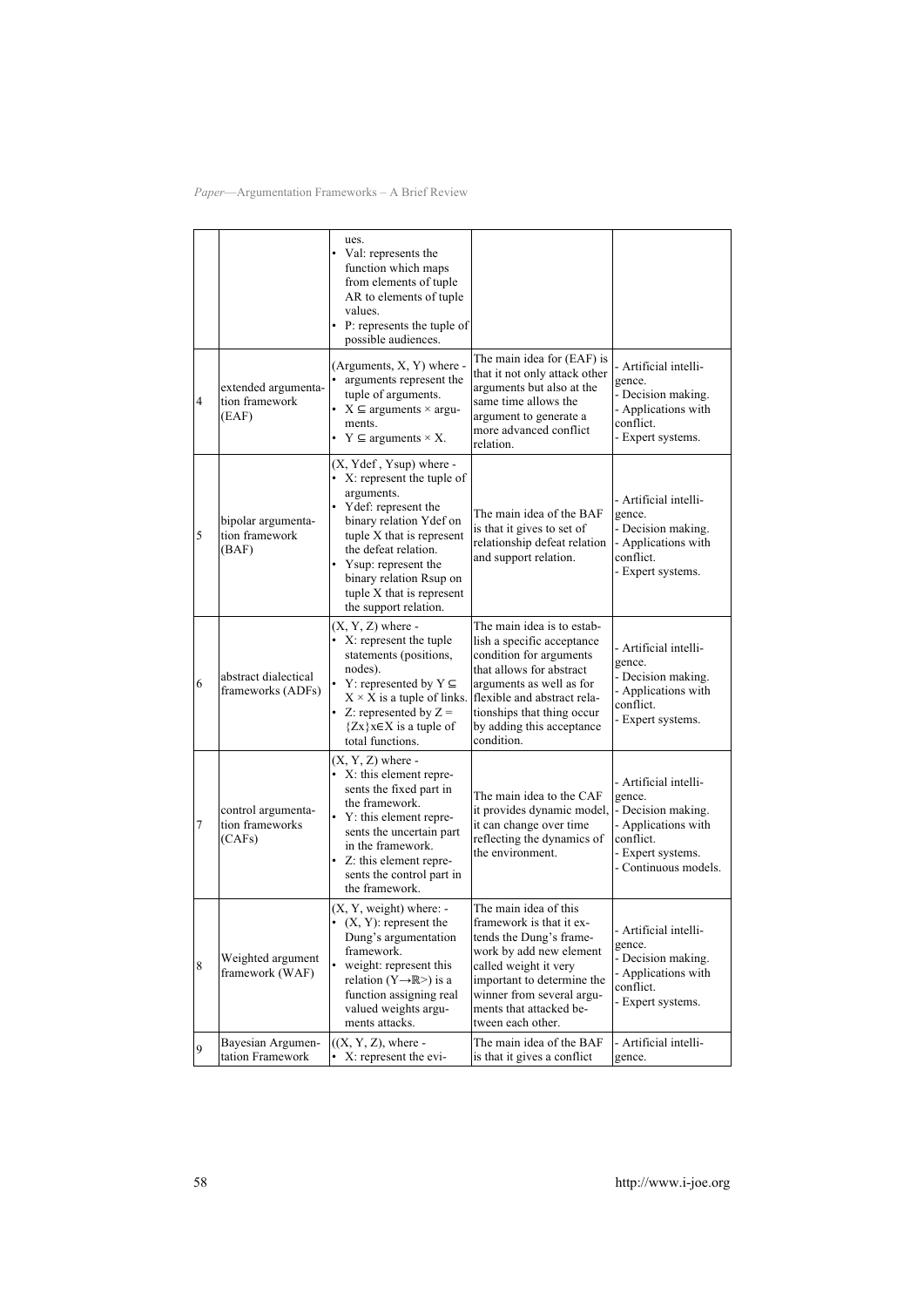|    | (BAF)                                                      | dence tuple of argu-<br>ments.<br>• Y: represent the assump-<br>tion tuple of arguments.<br>• Z: represent the proposal<br>tuple of arguments.                                                                                                                                                                                            | resolution mechanism and<br>the diagnosis of errors,<br>depending on the argumen-<br>tation system.                                                                                                              | - Decision making.<br>- Applications with<br>conflict.<br>- Expert systems.                                    |
|----|------------------------------------------------------------|-------------------------------------------------------------------------------------------------------------------------------------------------------------------------------------------------------------------------------------------------------------------------------------------------------------------------------------------|------------------------------------------------------------------------------------------------------------------------------------------------------------------------------------------------------------------|----------------------------------------------------------------------------------------------------------------|
| 10 | Partial argumenta-<br>tion system (PAF)                    | (X, Relation, Y, Z) where -<br>• X: represents the finite<br>tuple of arguments.<br>R, Y, Z are binary rela-<br>tions on $X -$<br>• R: represents the attack<br>relation.<br>• Y: represents element<br>called the ignorance re-<br>lation and is such that<br>Relation $\cap$ Y = Ø.<br>• Z: is represented by $Z =$<br>$(X \times X)$ . | The main idea to the PAF<br>is that it is extends Dung's<br>argumentation system to<br>represent ignorance con-<br>cerning the attack relation<br>and depend on the voting<br>system to determine that<br>issue. | - Artificial intelli-<br>gence.<br>- Decision making.<br>- Applications with<br>conflict.<br>- Expert systems. |
| 11 | deontic argumenta-<br>tion frameworks<br>(DAF)             | Where -<br>• the plain literal state-<br>ment represented the<br>atomic proposition p or<br>the negation of an atom-<br>ic proposition, i.e., $\neg p$ ,<br>and<br>• the deontic literal state-<br>ment is a statement of<br>the form Og or $\neg$ Og<br>such that g is a plain<br>literal statement.                                     | The main idea of this<br>framework is its focus on<br>basic concepts in deontic<br>reasoning, namely obliga-<br>tions, prohibitions, and<br>permissions.                                                         | - Artificial intelli-<br>gence.<br>- Decision making.<br>- Applications with<br>conflict.<br>- Expert systems. |
| 12 | Probabilistic Argu-<br>mentation Frame-<br>work (PAF)      | $(X, Y)$ , where $-$<br>• X: represented by $X =$<br>(Args, Att) the argumen-<br>tation framework.<br>• Y: 2Args $\rightarrow$ [0; 1] is a<br>probability distribution<br>over sets of arguments.                                                                                                                                         | The main idea of this<br>framework is determining<br>the uncertainty and active<br>argumentation by using<br>probabilistic reasoning.                                                                            | - Artificial intelli-<br>gence.<br>- Decision making.<br>- Applications with<br>conflict.<br>- Expert systems. |
| 13 | Probabilistic deontic<br>argumentation<br>framework (PDAF) | Mixed between probabilis-<br>tic and deontic frameworks<br>elements                                                                                                                                                                                                                                                                       | The main idea to this frame<br>is making mixed between<br>the Probabilistic and<br>deontic argumentation<br>frameworks by take an<br>advantage from above<br>frameworks.                                         | - Artificial intelli-<br>gence.<br>- Decision making.<br>- Applications with<br>conflict.<br>- Expert systems. |

## **3.1 Dung's argumentation frameworks (AF)**

Dung in 1995 proposed a theoretical structure for argumentation which centers around the meaning of the situation with arguments. For that reason, it tends to be expected that many arguments are given, just as the various struggles among them. An argument is only an entity in an independent case. But if it is compared to the other arguments here, then its role and effect on the rest of the arguments are highlighted [21, 31]. Also, he showed that it is feasible to break down the worthiness of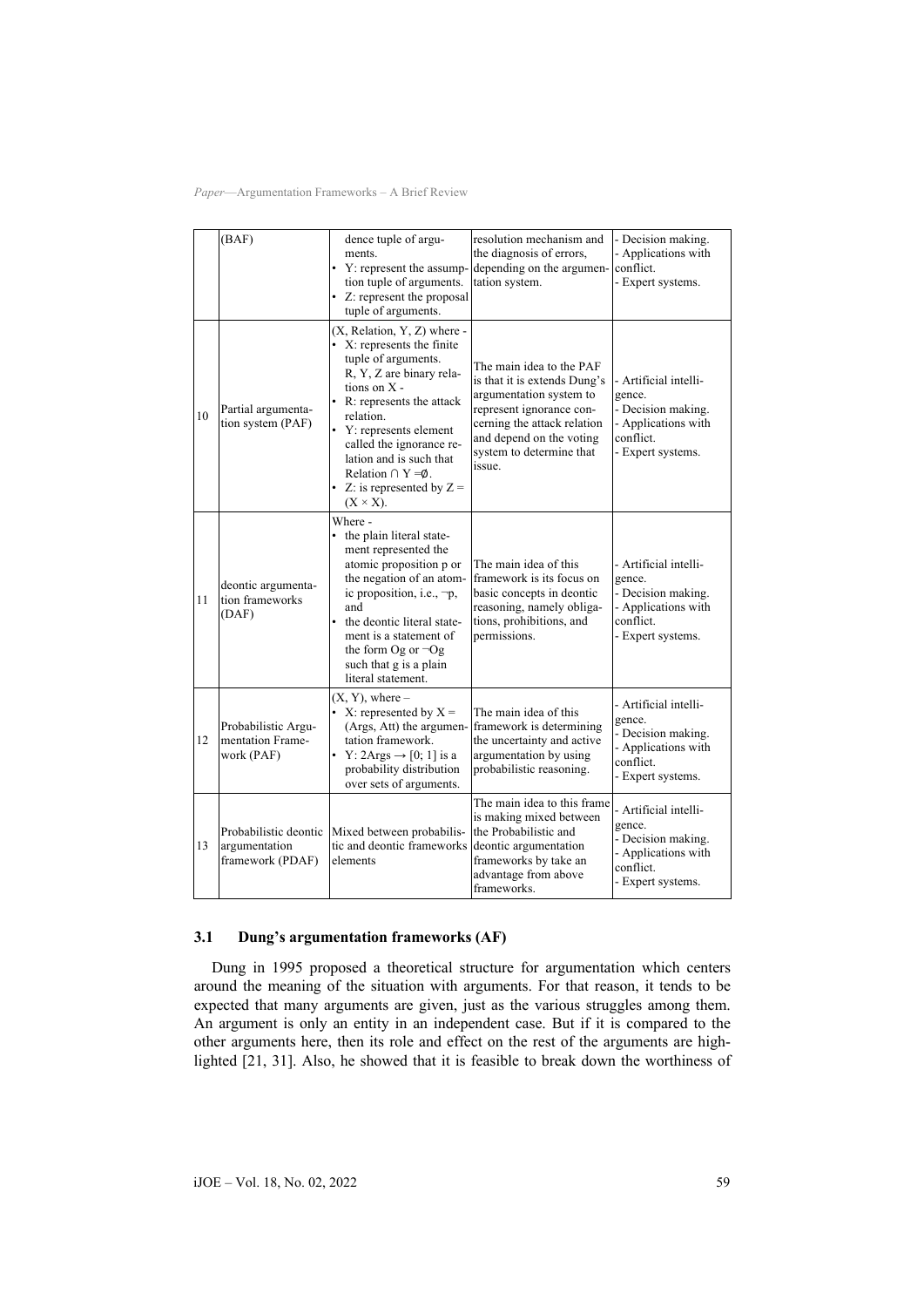arguments in a theoretical manner, independent of where the arguments come from and how they are created. Additionally, the fundamental thought of this structure addresses various kinds of nonmonotonic methodologies in a uniform setting and decides if the arguments are acceptable or not acceptable. To this end, he presented a shockingly basic idea called abstract argumentation framework to do those things [12, 21]. Now, briefly recall the abstract framework and its component and how it works to fulfill its intended purpose:

**Definition 1.** The argumentation framework  $(AF)$  is a pair of tuples  $AF = (arg, att)$ Where: -

- **The first one is (arg):** it represents a set of arguments.
- **The second one is (att):** it represents a binary relation on arg.

**Attacks arg**  $\times$  **arg.** For two arguments X and Y, that means the attacks  $(X, Y)$  that is when  $(X)$  argument goes to attack the  $(Y)$  argument [21] In Dung's argumentation framework, the adequacy of an argument relies upon its enrollment of certain sets, called adequate sets or extensions. These extensions or acceptable augmentations are portrayed by specific properties. It is an aggregate worthiness. The fundamental properties with different types are as follows:

- Conflict-free: where the tuple  $Z$  is subset from tuple  $X$  is conflict-free iff there exist no  $Xi,Xi$  in S such that  $Xi$  Rdef  $Xi$ .
- Defends collectively: where the tuple  $Z$  is subset from tuple  $X$  defends collectively an argument Xi iff for each argument y, if Y Rdef xi there exists C in Z such that CRdefY.

At that point a few semantics for acceptable arguments have been several characteristic as following: -

Let (X, Rdef) be an argumentation framework.

- Admissible: where the tuple  $Z$  is subset from tuple  $X$  is an admissible set iff  $Z$  is conflict-free and Z protects aggregately the entirety of its components.
- Preferred: where the tuple Z is subset from tuple X is a preferred extension of  $(X, \mathcal{L})$ Rdef) iff Z is maximal for the set consideration among the admissible sets of X.
- Stable: where the tuple Z is subset from tuple X is a stable extension of  $(X, \text{Rdef})$ iff S is conflict-free and Z defeats every argument which does not have a place for Z.
- Grounded: where the tuple  $Z$  is subset from tuple  $X$  is the grounded extension of  $(X, \text{Rdef})$  iff S is the least fixed point of the characteristic function of  $(X, \text{Rdef})$  (F:  $2(X, \text{ Rdef}) \rightarrow 2(X, \text{ Rdef})$  with  $F(Z) = {X \text{ such that } Z \text{ depends collectively } X}$ [21].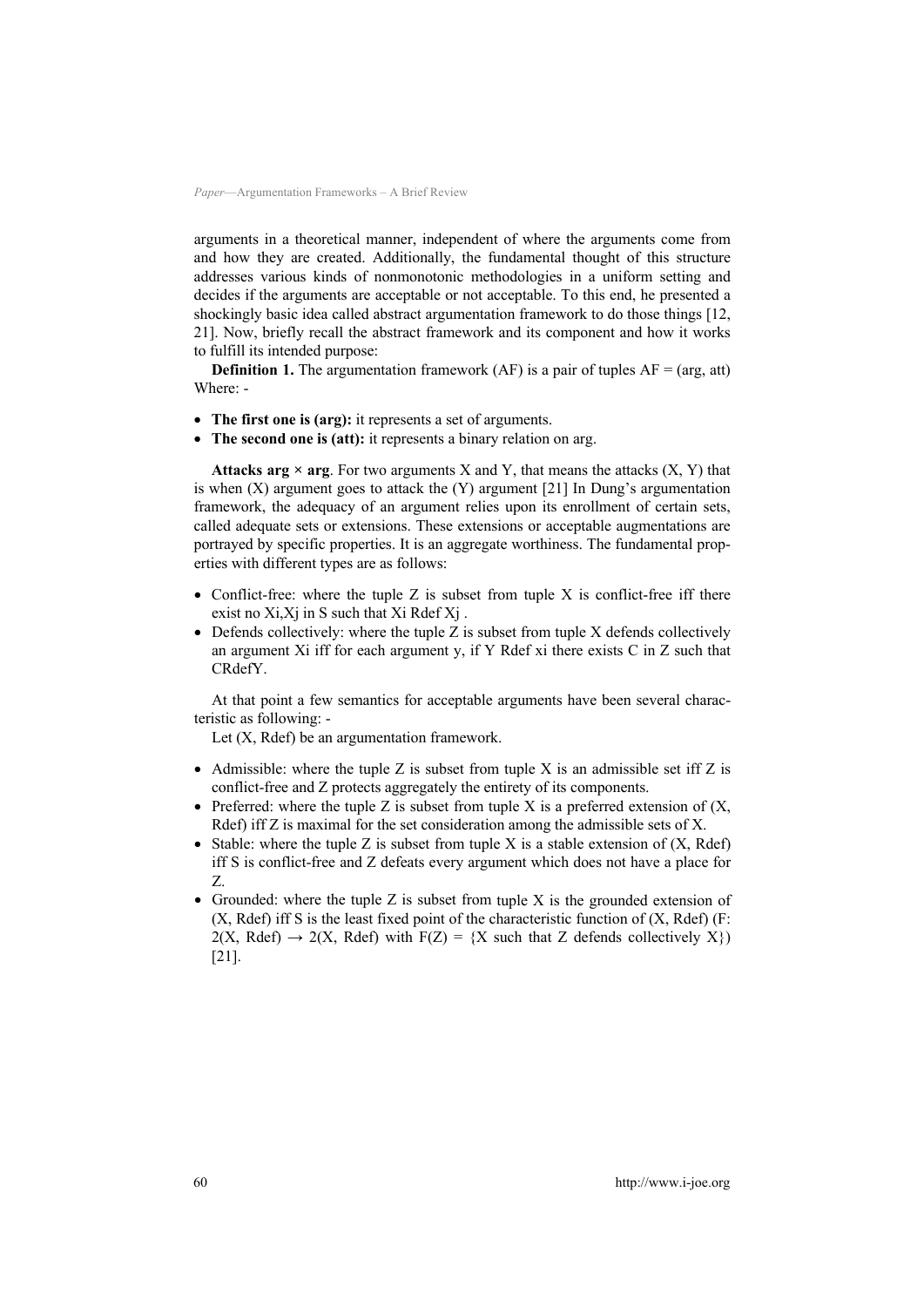#### **3.2 Preferences based argumentation frameworks (PAFs)**

Here is a review dealing with the acceptability of arguments in (PAFs). It gives many contributions to ensure using of these preferences is allowed. Defining defense and joint defense that take place between the various arguments: -

- identify two integral ideas of adequacy (singular agreeableness and joint worthiness) and to introduce a bound together broad system where the two thoughts are utilized.
- consider inclination relations between arguments to choose the most satisfactory of them.

The main idea of this framework is that it extends Dung's framework to three elements. These elements represent the condition that determines the acceptability of the argument [32, 33].

**Definition 2.** The preference-based argumentation framework (PAF) is three tuples (X, Y, Pref) where: -

- X represents the set of arguments.
- Y represents the binary relation addressing the loss connection where arguments Y  $\subseteq$  X $\times$ X.
- Pref is a (partial or all) preordering on  $X \times X$ .

This preference-based argumentation framework given by  $PF = (A, R, \geq)$  where argumentation framework.

 $F = (X, Y1)$  where  $Y1 = Y / \{(a, b) | b > a\}.$ 

#### **3.3 Value based argumentation frameworks (VAFs)**

The fundamental plan is to the value-based argumentation frameworks. It is based on providing a logical environment in which to make a comparison between the arguments that play the role of the attack and those that defend, by creating a basic discussion framework in which to put values of the arguments and work to develop values for those arguments [9, 34, 35].

**Definition 3.** The value-based argumentation framework (VAF) has five elements represented by five sets (arguments, attacks, values, Val, P) where: -

- AR: represents the finite tuple that include arguments.
- Attacks: represents the non-reflexive binary relation on tuple AR.
- values: represents the nonempty tuple of values.
- Val: represents the function which maps from elements of tuple AR to elements of tuple values.
- P: represents the tuple of possible audiences.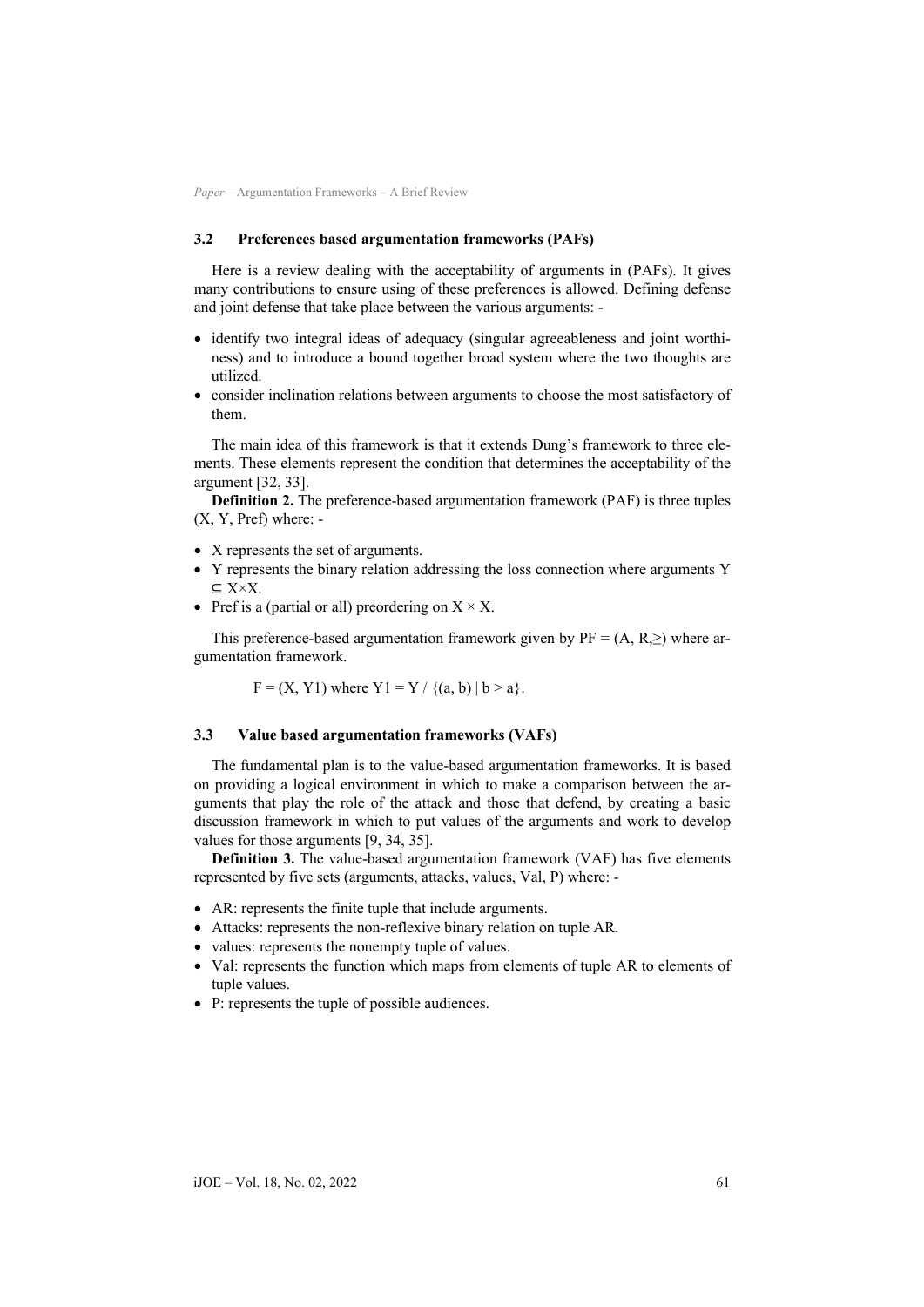#### **3.4 Extended argumentation framework (EAF)**

In the extended argumentation framework, preferred arguments are not obtained through external orders but are obtained intuitively through arguments that irritate each other like when argument (A) attack on argument (B). At that point one would reason argument (A) defeats argument (B) if the arguments S that one is right now dedicated to, contain no argument guaranteeing that B is liked to A. In other words, the accomplishment of an attack as a loss, the inclination arguments accessible in whatever set S of argument. The primary thought for (EAF) it not exclusively to attack different arguments yet additionally different attacks and in same time permit to the argument to create a further developed clash connection [36, 37].

**Definition 4.** An Extended Argumentation Framework (EAF) has three sets (arguments, X, Y) where: -

- arguments represent the tuple of arguments.
- $X \subseteq$  arguments  $\times$  arguments.
- $Y \subseteq$  arguments  $\times X$ .

#### **3.5 Bipolar argumentation framework (BAF)**

An abstract bipolar argumentation framework is an expansion the argumentation framework structure presented Dung [21] depend on the communication between arguments addressed by the supporting connection. This new connection is thought to be free of the loss connection (like it is not characterized utilizing the loss connection). Thus, this framework has a bipolar portrayal of the associations between arguments. A bipolar argumentation structure can in any case be addressed by a coordinated diagram, with two sorts of edges, one for the loss connection and another for the support connection. In another term the primary plan to the BAF it provides tuple of relationship rout connection and supporting connection [26, 38, 39, 40].

**Definition 5.** The abstract bipolar argumentation framework includes three elements (X, Ydef, Ysup) where -

- X: represent the tuple of arguments.
- Ydef: represent the binary relation Ydef on tuple X that is represent the defeat relation.
- Ysup: represent the binary relation Rsup on tuple X that is represent the support relation.

#### **3.6 Abstract dialectical frameworks (ADFs)**

The abstract dialectical frameworks (ADFs), the Brewka and Woltran give this framework by developing the argumentation framework that is introduced by Dung and provide new argumentation systems. The main idea is to establish a specific acceptance condition for arguments that allows for abstract arguments as well as for flexible and abstract relationships. More officially, a theoretical persuasive structure is a coordinated chart whose hubs address arguments, the statements or positions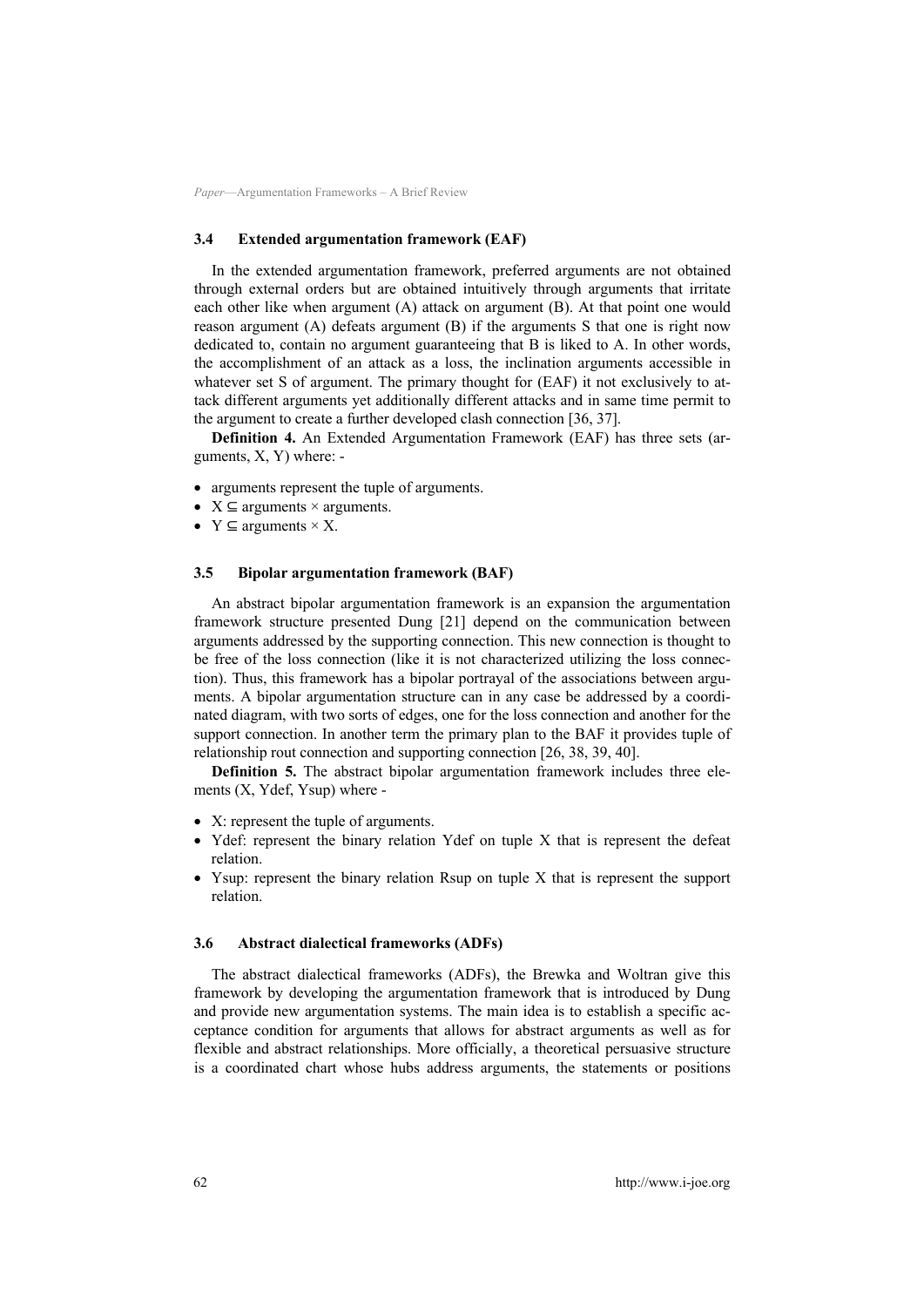which can be acknowledged or not. All in all, the principle thought to the ADF it adding to every argument a particular acknowledgment condition [1].

**Definition 6.** The abstract dialectical framework is a set  $R = (X, Y, Z)$  where: -

- X: represent the tuple statements (positions, nodes).
- Y: represented by  $Y \subseteq X \times X$  is a tuple of links.
- Z: represented by  $Z = \{Zx\}x \in X$  is a tuple of total functions.

#### **3.7 Control argumentation frameworks (CAFs)**

It sums up the strategies, in particular the typical augmentation requirement, by obliging the chance of vulnerability in unique situations. The part (A) in the CAF can manage circumstances where the specific arrangement of arguments is obscure and dependent upon development, and the presence (or bearing) of certain attacks is additionally obscure. It very well may be utilized by a specialist to guarantee that several arguments are important for one (or each) augmentation whatever the genuine arrangement of arguments and attacks, the CAF incorporate three sections the initial segment called part (F) is the fixed piece of the CAF. This piece of the framework which cannot be affected either by the specialist or by the climate. The subsequent part called U it addresses the potential changes of the climate and the setting subordinate data. This can be viewed as dangers against an objective identified with the fixed part. The third part in this framework called (C) it addresses all that which can be chosen by the specialist, this part is viewed as the therapeutic activities to ensure the objective. At last, the principle thought to the CAF is that it gives a dynamic model; it can change over the long run mirroring the elements of the climate [41].

**Definition 7.** Let (Lang) be a language from which the system can build arguments and for example arguments (Lang) represent the tuple which contains all those arguments.

The Control Argumentation Framework includes three elements  $CAF = (X, Y, Z)$ where:

- X: this element represents the fixed part in the framework.
- Y: this element represents the uncertain part in the framework.
- Z: this element represents the control part in the framework.

#### **3.8 Weighted argument framework (WAF)**

A characteristic argumentation of Dung's argumentation framework is that in this system the argument is linked to a weight that represents its size and indicates the relative strength of the attack this system is based on the concept of budget inconsistency. The characteristic of the inconsistency is its adaptation to be hampered by an inconsistent budget (β) where attacks with a total weight of inconsistency (β) are ignored. The vital benefit of this methodology is that it allows a lot better grained level of examination of argument frameworks than unweighted frameworks and gives valuable arrangements when customary (unweighted) argument frameworks have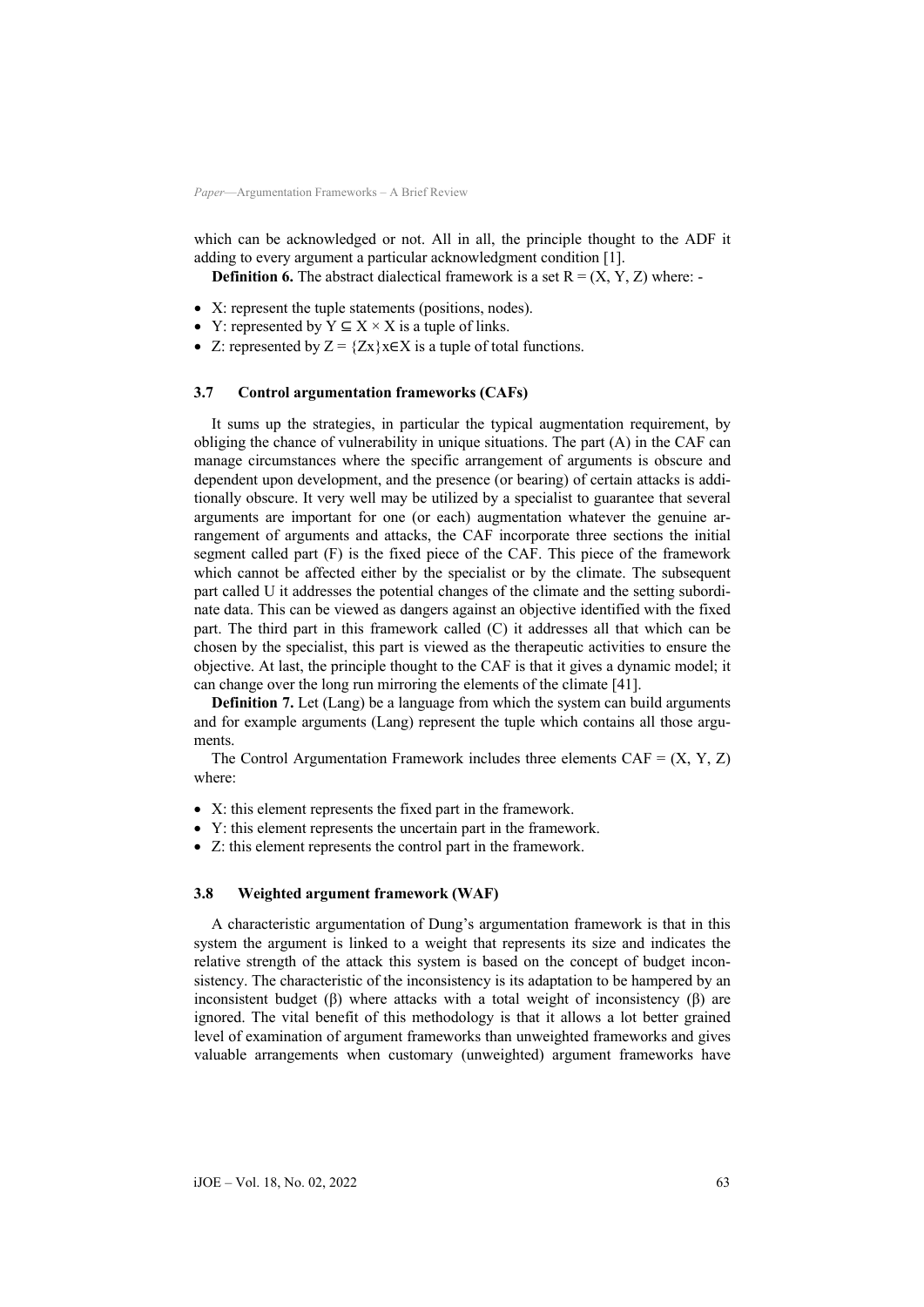none. This model starts by looking into Dung's theoretical argument frameworks and rousing loads on attacks (instead of the elective chance, which is to connect loads to arguments). This system does not depend on how or how the weight is found rather, it relies on the weighted arguments themselves and it focuses on the difference in those weights to reach the result of the dialectic. The primary thought of this structure it expands the fertilizer's system by add new component called weight it vital to decide the champ from a few arguments that attacked between one another [42] [43].

**Definition 8.** The weighted argument framework represented by three elements  $WAF = (X, Y, weight)$  where: -

- (X, Y): represent the Dung's argumentation framework.
- weight: represent this relation  $(Y \rightarrow \mathbb{R}^>)$  is a function assigning real valued weights arguments attacks.

Notice this framework works with non-zero weight to each argument that thing is very necessary. This is because arguments of zero weight can be easily overcome by competitors, as their presence and absence are not considered a valuable thing, and therefore they are discarded as a foregone conclusion.

### **3.9 Bayesian argumentation framework (BAF)**

The Bayesian argumentation framework utilizes the (Causal Model) to work and it depends on the possibility of probabilistic explanations assembled that is extracted from the input argument. It uses this model because it made from several factors and their restrictive probabilistic conditions, as clarified assembled into several articulations to adjust arguments. In view of the three sorts of explanations, this system defines three types of statements: the first statement represents the set for certain data; the second statement represents the set for questionable data; the third statement represents the remaining one for proposing ends or explanations. The fundamental plan to the BAF gives a compromise component and the conclusion of blunders, contingent upon the argumentation framework [44, 45].

**Definition 9.** The Bayesian Argumentation Framework includes three elements each element represents the set of arguments  $(X, Y, Z)$ , where: -

- X: represent the evidence tuple of arguments.
- Y: represent the assumption tuple of arguments.
- Z: represent the proposal tuple of arguments.

#### **3.10 Partial argumentation system (PAF)**

The hidden argumentation hypothesis is Dung's argumentation framework. Every argumentation framework gives both several arguments and the way they associate (i.e., attack or non-attack) as indicated by the comparing specialist. The insufficiency of the straightforward, yet engaging, way which comprises in deciding on the specialists' chosen expansions requires another technique. For this reason, an overall structure for consolidating argumentation frameworks from Dung's argumentation frame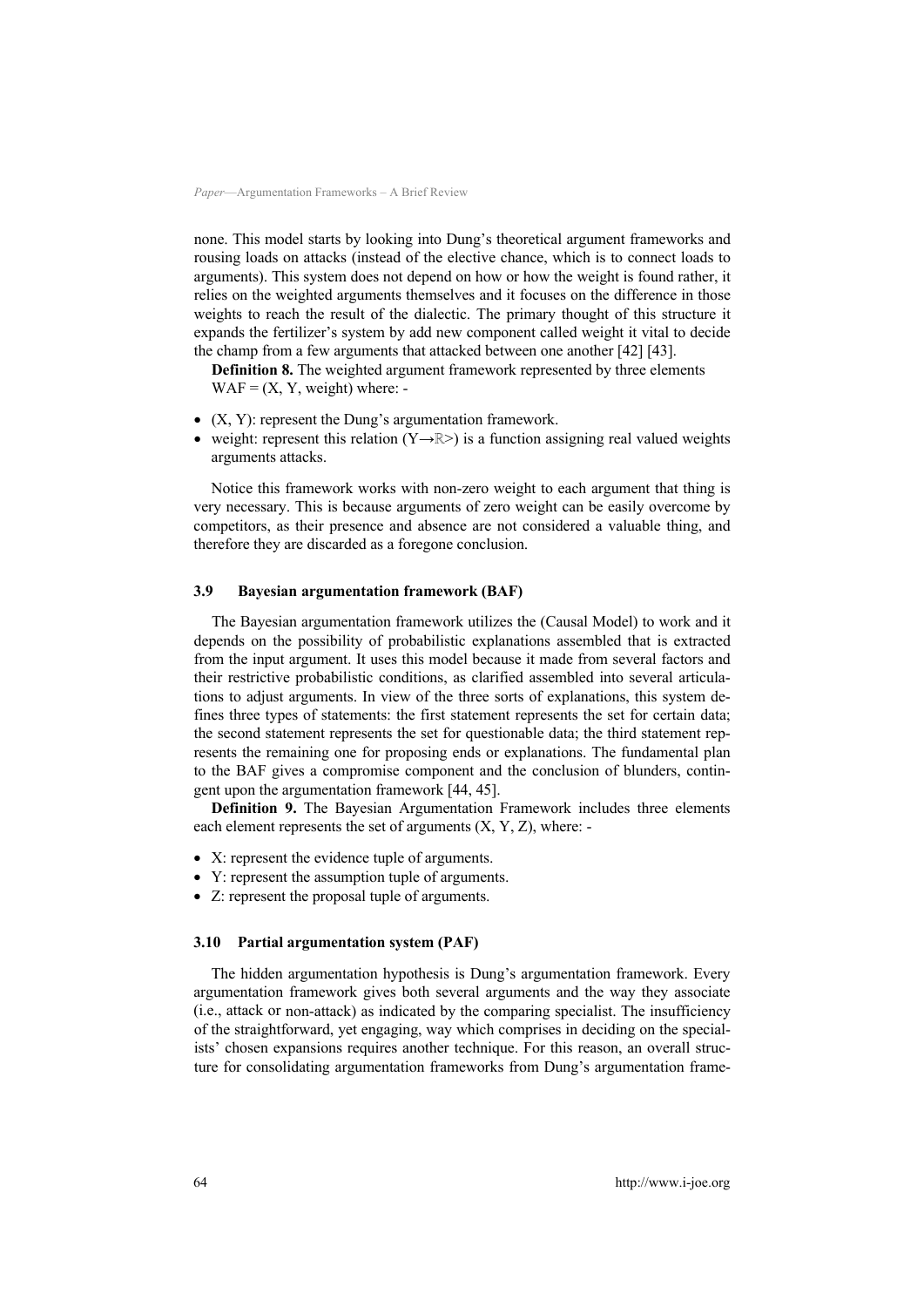work system is introduced. There are three stages to this framework which achieved the first stage and expend each argument into partial system by using tuple of arguments depend on number of agents. (Some agents may ignore some of the arguments while others rely on them and so forth). The second stage conflict possibilities are resolved by using merge where a set of systems for discussion is fully established the third stage is voting by depended on agents [46].

**Definition 10.** The partial argumentation system X (finite) partial argumentation system over X is a four tuples  $PAF = (X, Relation, Y, Z)$  where: -

• X: represents the finite tuple of arguments.

R, Y, Z are binary relations on X: -

- R: represents the attack relation.
- Y: represents an element called the ignorance relation and is such that Relation ∩  $Y = \emptyset$ .
- Z: represented by  $Z = (X \times X)$ .

#### **3.11 Deontic argumentation frameworks (DAF)**

Legal and deontic reasoning expose varied concepts ranging from basic obligations and permissions to liberties and rights. For our purposes, the main idea of this framework its focus on basic concepts in deontic reasoning, namely obligations, prohibitions, and permissions. Obligations are the essence of this system, and the provisions are a by-product of these obligations where the opposite thing is forbidden, and vice versa. Permissions can be understood in terms of obligations too: a permission for something expresses that the opposite is not obligatory. Accordingly, and for the sake of simplicity, the attention is restricted to a propositional language which is supplemented with a single deontic operator O which indicates an obligation [47].

**Definition 11.** The statement of literal to the language LD represented the plain literal statement or a deontic literal statement where:

- The plain literal statement represented the atomic proposition p or the negation of an atomic proposition, i.e.,  $\neg p$ , and.
- The deontic literal statement is a statement of the form Og or  $\neg$ Og such that g is a plain literal statement.

The concept permissions and concept prohibitions are captured by assuming that a prohibition Fg is equivalently expressed by the obligation Oḡ, and a permission Pg is syntactically equivalent to  $\neg$ Og.

#### **3.12 Probabilistic argumentation framework (PAF)**

Now think about a probabilistic speculation of these ideas. Given a structure (Args Att), the primary thought of this system is deciding the vulnerability and dynamic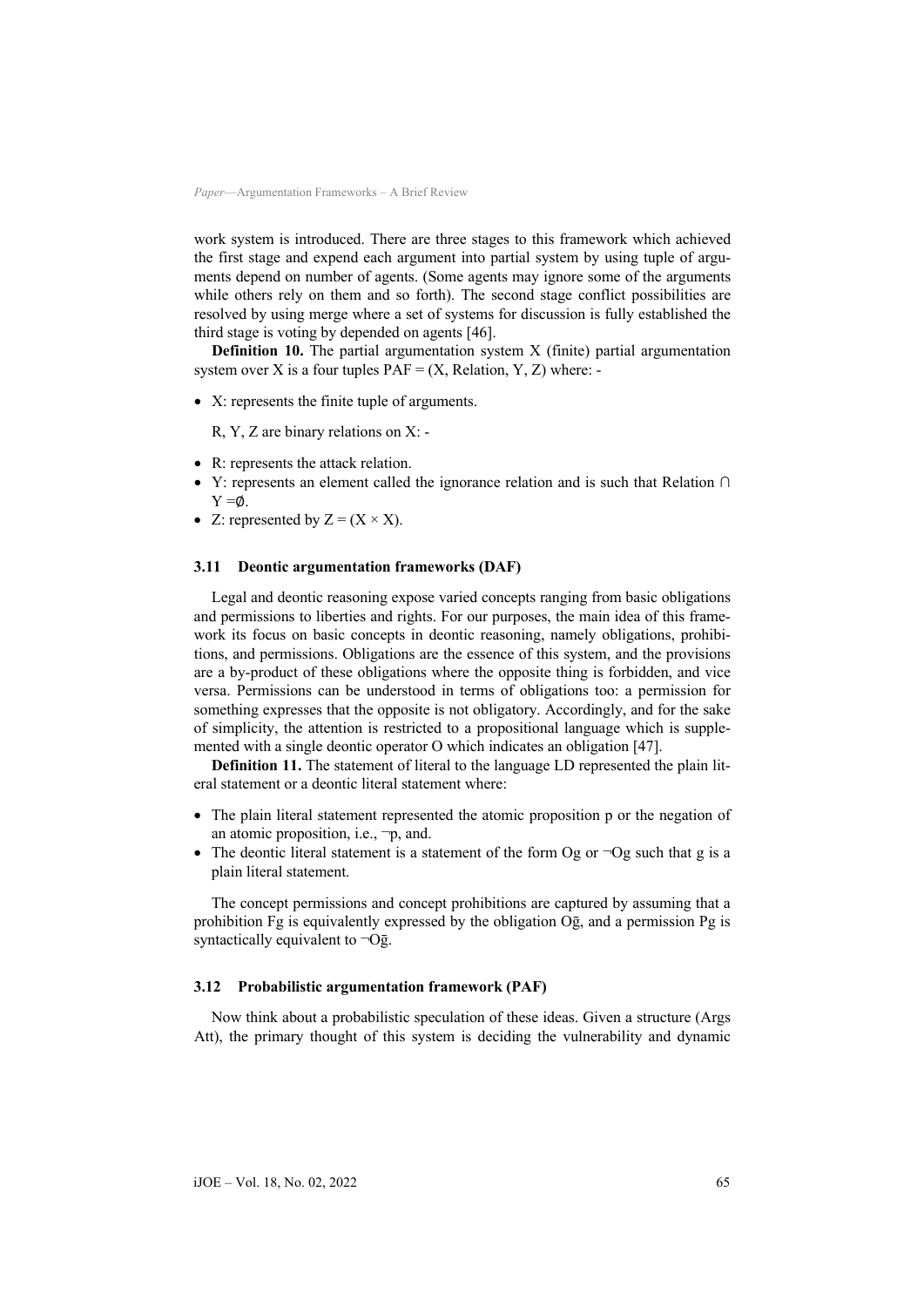argumentation by utilizing probabilistic, there might be vulnerability about whether an argument a  $\in$  Args is dynamic. This vulnerability may emerge, for instance, from -

- Uncertainty of proof. Singular bits of proof, on which an argument is based, might be dubious. This vulnerability extends to the argument. So, the likelihood that the argument is dynamic is the likelihood that the proof is valid.
- Opponent displaying. On the off chance that can utilize a system to demonstrate the information on an adversary (like the setting of an argumentation game), might be dubious about which arguments the rival knows about. So, the likelihood that the argument is dynamic is the likelihood that the rival knows about the argument [5, 48].

To address this sort of vulnerability, present the idea of a probabilistic system -

**Definition 12.** The probabilistic framework includes two elements  $PF = (X, Y)$ , where -

- X: represented by  $X = (Args, Att)$  the argumentation framework.
- Y: 2Args  $\rightarrow$  [0; 1] is a probability distribution over sets of arguments.

## **3.13 Probabilistic deontic argumentation framework (PDAF)**

Given several standards and a situation displayed as a defeasible hypothesis, this framework allows us to link the acceptances of the due form and the related violations and evaluates the probability in an initial way. To achieve this, this system integrates due arguments and reformulates the due principles as well [49] so it is the probabilistic approach of grandiose such that the value of an argument is related to its name [50]. By embodying the principle of prohibition, the processing is done to fulfill the standard Then you combine the prescriptive combination with the probabilistic that has the character of the probabilistic argument this allows the probability values to be linked to acceptances. The main idea to this frame is making a mixture of the probabilistic and deontic argumentation frameworks by take an advantage from the above frameworks [5].

## **4 Conclusion**

This paper portrayed the field of theoretical argumentation and gave an outline of the as of now accessible structures that broaden Dung's underlying framework by joining inclinations and relations beyond attack. It also focuses on the main idea of each framework. Dung gives two tuples that represent the input arguments and relation attack between them [21]. The Preferences-Based Argumentation Frameworks (PAFs) focus on the acceptability by make a process and give conditions to determine the preferences arguments [32]. Value-Based Argumentation Frameworks (VAFs) provide a rational basis for the acceptance or rejection of arguments by making comparison between the attacked argument and supported arguments and choose between them [9, 34, 35]. The Extended Argumentation Framework (EAF), not only to attack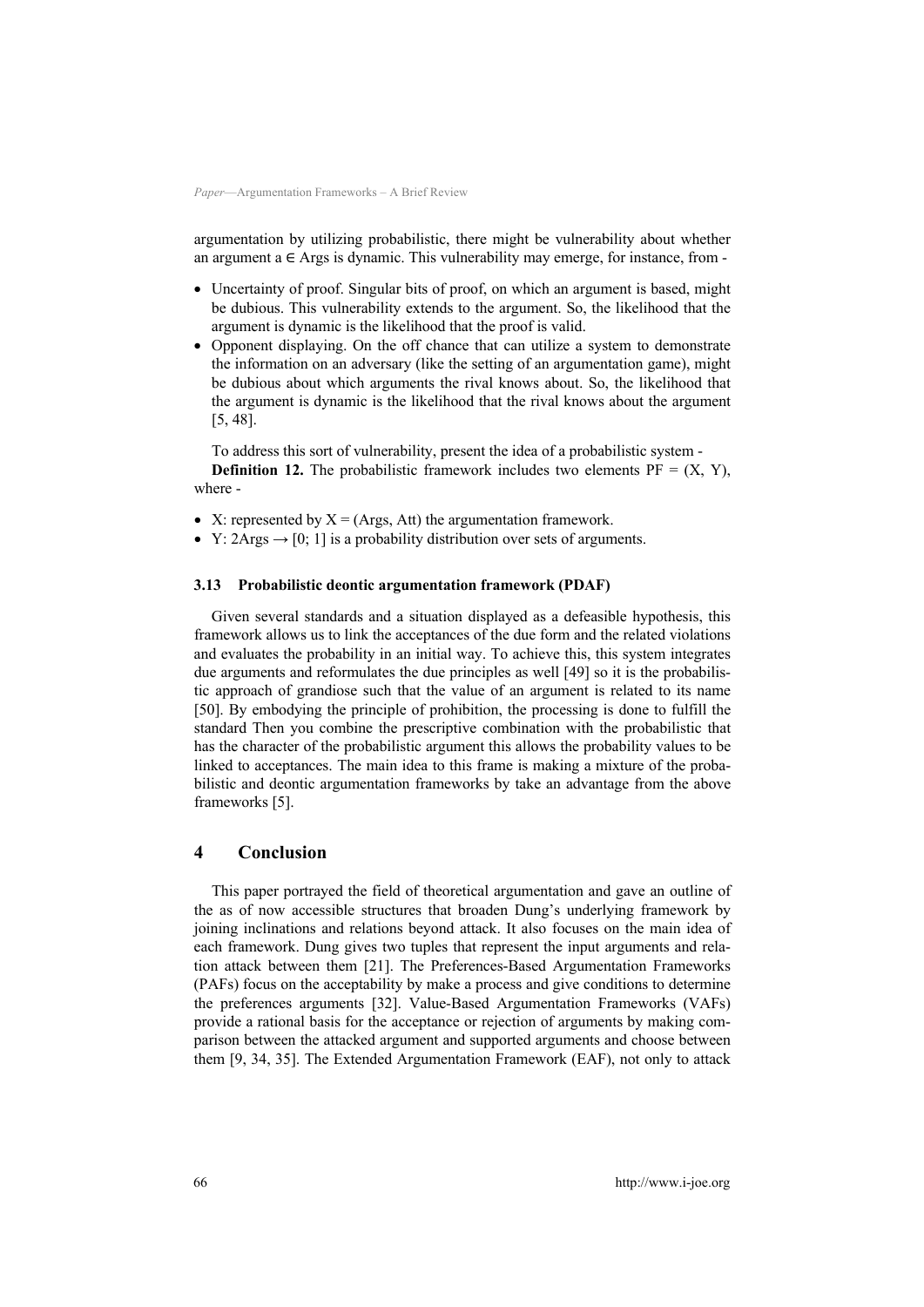other arguments but also on other attacks and same time allow to the argument to generate a more advanced conflict relation [37]. The Bipolar Argumentation Framework (BAF) gives to set of relationship defeat relation and support relation [38]. Abstract dialectical frameworks (ADFs), add to each argument a specific acceptance condition [1]. Control Argumentation Frameworks (CAFs) provide dynamic models that can change over time reflecting the dynamics of the environment [41]. The Weighted Argument Framework (WAF) extends Dung's framework by adding a new element called weight. It very important to determine the winner from several arguments that attacked between each other [42]. The Bayesian Argumentation Framework (BAF) gives a conflict resolution mechanism and the diagnosis of errors, depending on the argumentation system [45]. The Partial Argumentation System (PAF), extends Dung's argumentation system to represent ignorance concerning the attack relation and depends on the voting system to determine that issue [46]. The Deontic Argumentation Frameworks (DAF) focuses on basic concepts in deontic reasoning, namely obligations, prohibitions, and permissions [47]. The Probabilistic Argumentation Framework (PAF) determines the uncertainty and active argumentation by using probabilistic reasoning [5, 48]. The Probabilistic Deontic Argumentation Framework (PDAF) mixes the Probabilistic and Deontic argumentation frameworks by taking an advantage of the above frameworks [5]. Although all the argumentation frameworks are characterized by the ability to identify acceptable arguments and distinguish them from those that are not acceptable, all methods mentioned above share the same limitation, which is the result of resolving the controversy remains ambiguous in most cases because they give a set of acceptable solutions. In future work we suggest an argumentation framework that gives the result clearly, which would greatly help the decision-making process.

### **5 References**

- [1] G. Brewka and S. Woltran, "Abstract dialectical frameworks," Proc. Int. Conf. Knowl. Represent. Reason., no. Kr, pp. 102–111, 2010.
- [2] A. Hunter, "Elements of argumentation," Lect. Notes Comput. Sci. (including Subser. Lect. Notes Artif. Intell. Lect. Notes Bioinformatics), vol. 4724 LNAI, no. October 2007, p. 4, 2007. [https://doi.org/10.1007/978-3-540-75256-1\\_3](https://doi.org/10.1007/978-3-540-75256-1_3)
- [3] T. J. M. Bench-Capon and P. E. Dunne, "Argumentation in artificial intelligence," Artif. Intell., vol. 171, no. 10–15, pp. 619–641, 2007. <https://doi.org/10.1016/j.artint.2007.05.001>
- [4] L. Amgoud and H. Prade, "Using arguments for making and explaining decisions," Artif. Intell., vol. 173, no. 3–4, pp. 413–436, 2009. <https://doi.org/10.1016/j.artint.2008.11.006>
- [5] R. Riveret, N. Oren, and G. Sartor, "A probabilistic deontic argumentation framework," Int. J. Approx. Reason., vol. 126, pp. 249–271, 2020. [https://doi.org/10.1016/j.ijar.2020.08](https://doi.org/10.1016/j.ijar.2020.08.012) [.012](https://doi.org/10.1016/j.ijar.2020.08.012)
- [6] A. T. Sadiq, Argumentation in Artificial Intelligence. 2019.
- [7] N. Gorogiannis and A. Hunter, "Instantiating abstract argumentation with classical logic arguments: Postulates and properties," Artif. Intell., vol. 175, no. 9–10, pp. 1479–1497, 2011. <https://doi.org/10.1016/j.artint.2010.12.003>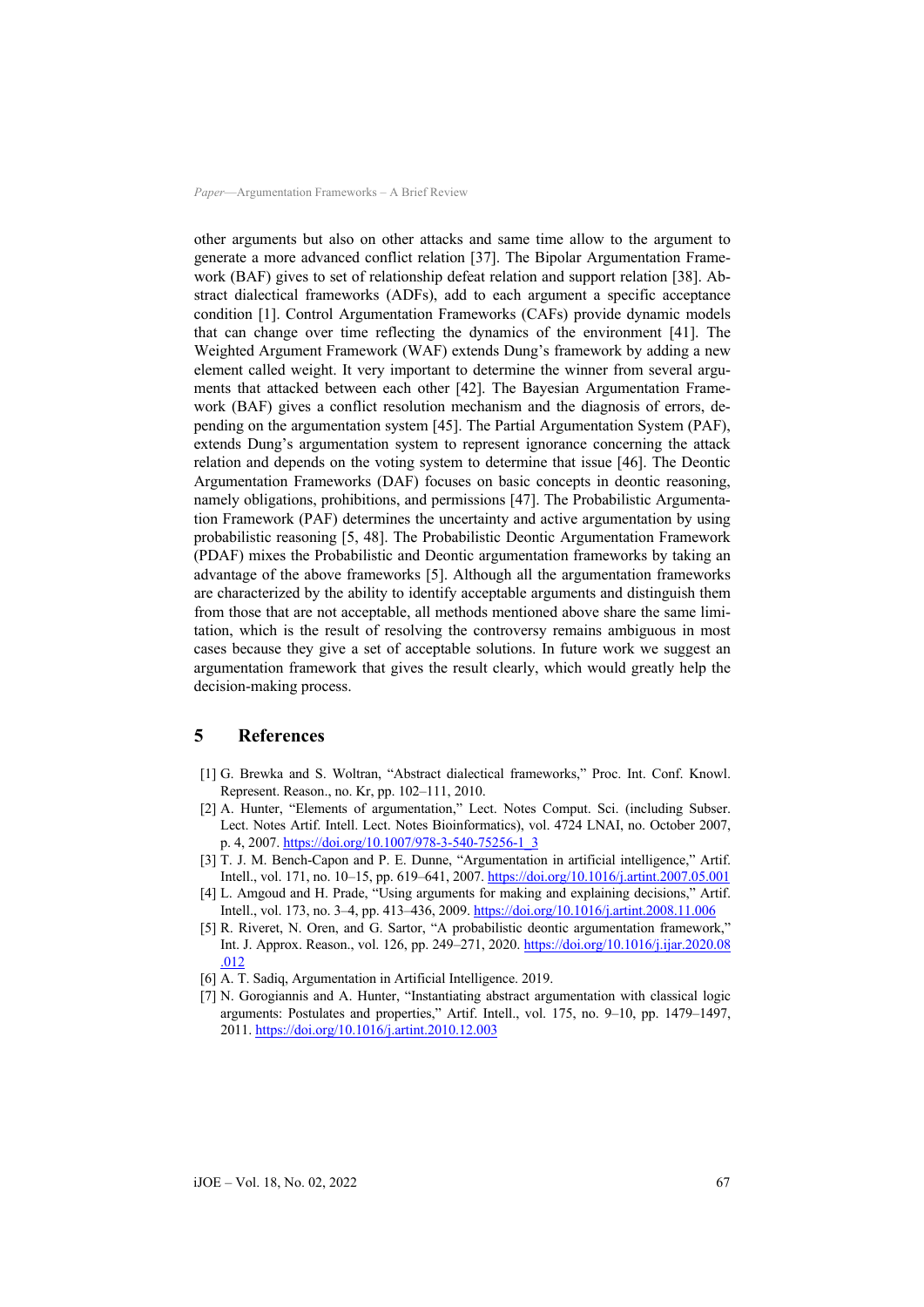- [8] A. Bondarenko, P. M. Dung, R. A. Kowalski, and F. Toni, "Artificial Intelligence An abstract, argumentation-theoretic approach to default reasoning," Artif. Intell., vol. 93, no. 97, pp. 63-101, 1997. [https://doi.org/10.1016/s0004-3702\(97\)00015-5](https://doi.org/10.1016/s0004-3702(97)00015-5)
- [9] S. Modgil and T. J. M. Bench-Capon, "Metalevel argumentation," J. Log. Comput., vol. 21, no. 6, pp. 959–1003, 2011. <https://doi.org/10.1093/logcom/exq054>
- [10] I. Rahwan and G. R. Simari, "Argumentation in artificial intelligence," Argumentation Artif. Intell., pp. 1–493, 2009. <https://doi.org/10.1007/978-0-387-98197-0>
- [11] P. Torroni, L. Van Der Torre, S. W. Eds, I. Workshop, C. Xiv, and R. Goebel, in Multi-Agent Systems, no. September. 2013.
- [12] G. Brewka, S. Polberg, and S. Woltran, "Generalizations of dung frameworks and their role in formal argumentation," IEEE Intell. Syst., vol. 29, no. 1, pp. 30–38, 2014. [https://do](https://doi.org/10.1109/MIS.2013.122) [i.org/10.1109/MIS.2013.122](https://doi.org/10.1109/MIS.2013.122)
- [13] D. Cartwright and K. Atkinson, "Using computational argumentation to support eparticipation," IEEE Intell. Syst., vol. 24, no. 5, pp. 42–52, 2009. [https://doi.org/10.1109/](https://doi.org/10.1109/MIS.2009.104) [MIS.2009.104](https://doi.org/10.1109/MIS.2009.104)
- [14] K. Atkinson et al., "Toward artificial argumentation," AI Mag., vol. 38, no. 3, pp. 25–36, 2017. <https://doi.org/10.1609/aimag.v38i3.2704>
- [15] K. Jasim, A. T. Sadiq, and H. S. Abdullah, "A Framework for Detection and zdentification the Components of Arguments in Arabic Legal Texts," 1st Int. Sci. Conf. Comput. Appl. Sci. CAS 2019, pp. 67–72, 2019. <https://doi.org/10.1109/CAS47993.2019.9075650>
- [16] T. J. M. Bench-Capon, "Before and after Dung: Argumentation in AI and Law," Argument Comput., vol. 11, no. 1–2, pp. 221–238, 2020. <https://doi.org/10.3233/aac-190477>
- [17] N. Gulati and P. D. Kaur, "A game theoretic approach for conflict resolution in argumentation enabled social IoT networks," Ad Hoc Networks, vol. 107, p. 102222, 2020. [https://do](https://doi.org/10.1016/j.adhoc.2020.102222) [i.org/10.1016/j.adhoc.2020.102222](https://doi.org/10.1016/j.adhoc.2020.102222)
- [18] P. A. Matt and F. Toni, "A game-theoretic measure of argument strength for abstract argumentation," Lect. Notes Comput. Sci. (including Subser. Lect. Notes Artif. Intell. Lect. Notes Bioinformatics), vol. 5293 LNAI, pp. 285–297, 2008. [http://dx.doi.org/10.1007/978-](http://dx.doi.org/10.1007/978-3-540-87803-2_24) [3-540-87803-2\\_24](http://dx.doi.org/10.1007/978-3-540-87803-2_24)
- [19] H. Prakken, "Coherence and flexibility in dialogue games for argumentation," J. Log. Comput., vol. 15, no. 6, pp. 1009–1040, 2005. <https://doi.org/10.1093/logcom/exi046>
- [20] S. Bistarelli and F. Santini, "An introduction to optimal stable marriage problems and argumentation frameworks," CEUR Workshop Proc., vol. 2528, pp. 80–84, 2019.
- [21] P. M. Dung, "On the acceptability of arguments and its fundamental role in nonmonotonic reasoning, logic programming and n-person games," Artif. Intell., vol. 77, no. 2, pp. 321– 357, 1995. [https://doi.org/10.1016/0004-3702\(94\)00041-X](https://doi.org/10.1016/0004-3702(94)00041-X)
- [22] J. Fox et al., "Delivering clinical decision support services: There is nothing as practical as a good theory," J. Biomed. Inform., vol. 43, no. 5, pp. 831–843, 2010. [https://doi.org/10.10](https://doi.org/10.1016/j.jbi.2010.06.002) [16/j.jbi.2010.06.002](https://doi.org/10.1016/j.jbi.2010.06.002)
- [23] A. Hunter and M. Williams, "Aggregating evidence about the positive and negative effects of treatments," Artif. Intell. Med., vol. 56, no. 3, pp. 173–190, 2012. [https://doi.org/10.101](https://doi.org/10.1016/j.artmed.2012.09.004) [6/j.artmed.2012.09.004](https://doi.org/10.1016/j.artmed.2012.09.004)
- [24] K. Atkinson, T. Bench-Capon, and P. McBurney, "PARMENIDES: Facilitating deliberation in democracies," Artif. Intell. Law, vol. 14, no. 4, pp. 261-275, 2006. [https://doi.org/1](https://doi.org/10.1007/s10506-006-9001-5) [0.1007/s10506-006-9001-5](https://doi.org/10.1007/s10506-006-9001-5)
- [25] G. Boella, D. M. Gabbay, L. Van Der Torre, and S. Villata, "Support in abstract argumentation," Front. Artif. Intell. Appl., vol. 216, pp. 111–122, 2010. [https://doi.org/10.1007/s10](https://doi.org/10.1007/s10472-012-9317-7) [472-012-9317-7](https://doi.org/10.1007/s10472-012-9317-7)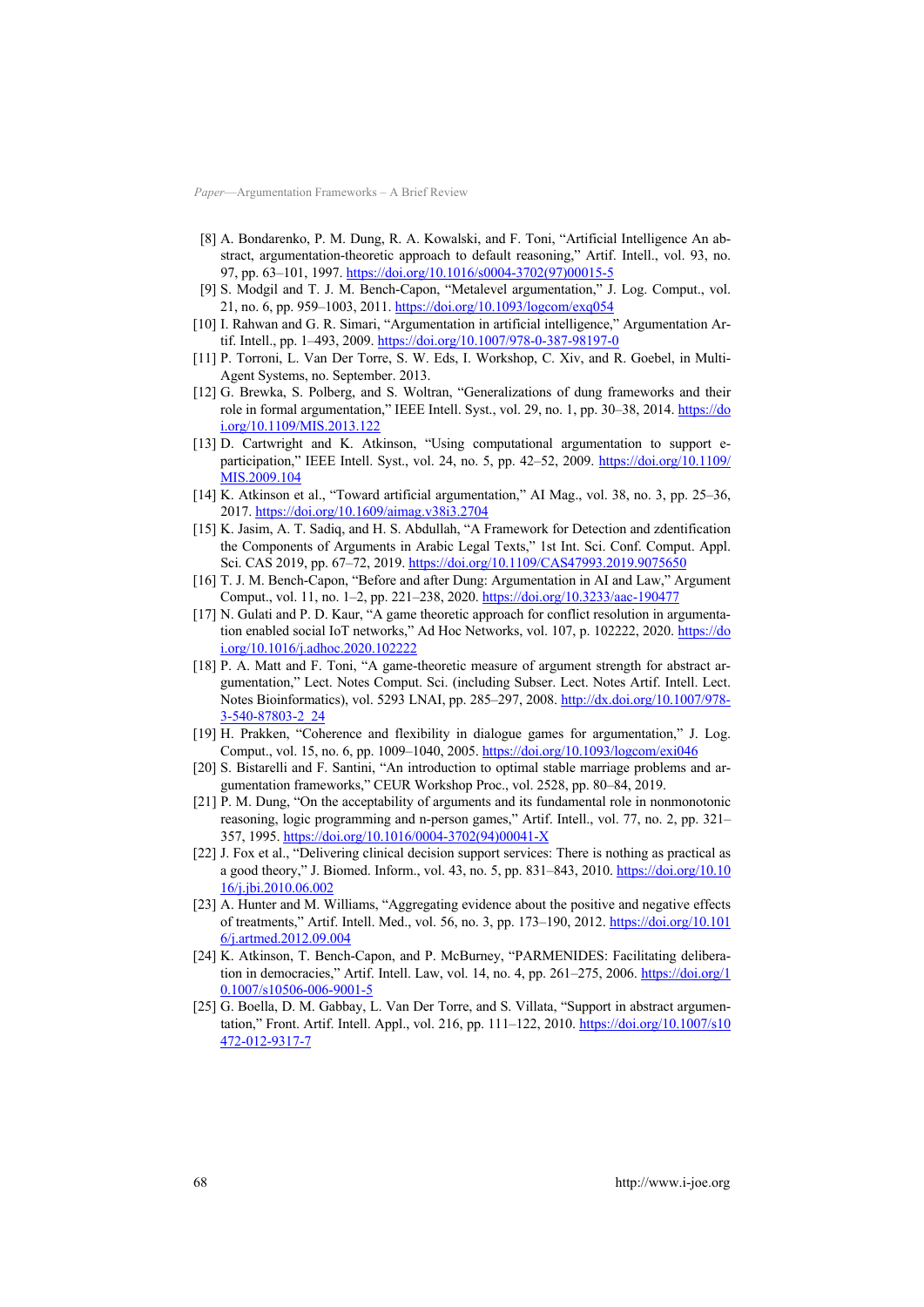- [26] A. Cohen, S. Gottifredi, A. J. García, and G. R. Simari, "A survey of different approaches to support in argumentation systems," Knowl. Eng. Rev., vol. 29, no. 5, pp. 513–550, 2013. <https://doi.org/10.1017/S0269888913000325>
- [27] C. Cayrol and M. C. Lagasquie-Schiex, "Bipolarity in argumentation graphs: Towards a better understanding," Int. J. Approx. Reason., vol. 54, no. 7, pp. 876–899, 2013. [https://do](https://doi.org/10.1016/j.ijar.2013.03.001) [i.org/10.1016/j.ijar.2013.03.001](https://doi.org/10.1016/j.ijar.2013.03.001)
- [28] P. Baroni and M. Giacomin, "On principle-based evaluation of extension-based argumentation semantics," Artif. Intell., vol. 171, no. 10-15, pp. 675-700, 2007. [https://doi.org/10.](https://doi.org/10.1016/j.artint.2007.04.004) [1016/j.artint.2007.04.004](https://doi.org/10.1016/j.artint.2007.04.004)
- [29] T. Alsinet, J. Argelich, R. Béjar, C. Fernández, C. Mateu, and J. Planes, "Weighted argumentation for analysis of discussions in Twitter," Int. J. Approx. Reason., vol. 85, pp. 21– 35, 2017. <https://doi.org/10.1016/j.ijar.2017.02.004>
- [30] J. Sohn et al., "Argumentation corrected context weighting-life cycle assessment: A practical method of including stakeholder perspectives in multi-criteria decision support for LCA," Sustain., vol. 12, no. 6, 2020. <https://doi.org/10.3390/su12062170>
- [31] S. Bistarelli and F. Santini, "ConArg: A constraint-based computational framework for argumentation systems," Proc. - Int. Conf. Tools with Artif. Intell. ICTAI, pp. 605–612, 2011. <https://doi.org/10.1109/ICTAI.2011.96>
- [32] L. Amgoud and C. Cayrol, "A reasoning model based on the production of acceptable arguments," Ann. Math. Artif. Intell., vol. 34, no. 1–3, pp. 197–215, 2002. [https://doi.org/10.](https://doi.org/10.1023/A:1014490210693) [1023/A:1014490210693](https://doi.org/10.1023/A:1014490210693)
- [33] L. Amgoud and S. Vesic, "A new approach for preference-based argumentation frameworks," Ann. Math. Artif. Intell., vol. 63, no. 2, pp. 149–183, 2011. [https://doi.org/10.1007](https://doi.org/10.1007/s10472-011-9271-9) [/s10472-011-9271-9](https://doi.org/10.1007/s10472-011-9271-9)
- [34] T. J. M. Bench-Capon, "Persuasion in practical argument using value-based argumentation frameworks," J. Log. Comput., vol. 13, no. 3, pp. 429–448, 2003. [https://doi.org/10.1093/l](https://doi.org/10.1093/logcom/13.3.429) [ogcom/13.3.429](https://doi.org/10.1093/logcom/13.3.429)
- [35] C. Reed, "Agreeing to Differ: Modelling Persuasive Dialogue Between Parties With Different Values," Informal Log., vol. 22, no. 3, 2001. <https://doi.org/10.22329/il.v22i3.2590>
- [36] T. Bench-Capon and S. Modgil, "Norms and extended argumentation frameworks," Proc. 17th Int. Conf. Artif. Intell. Law, ICAIL 2019, pp. 174-178, 2019. [https://doi.org/10.1145/](https://doi.org/10.1145/3322640.3326696) [3322640.3326696](https://doi.org/10.1145/3322640.3326696)
- [37] S. Modgil, "Reasoning about preferences in argumentation frameworks," Artif. Intell., vol. 173, no. 9–10, pp. 901–934, 2009. <https://doi.org/10.1016/j.artint.2009.02.001>
- [38] C. Cayrol and M. C. Lagasquie-Schiex, "On the acceptability of arguments in bipolar argumentation frameworks," Lect. Notes Comput. Sci. (including Subser. Lect. Notes Artif. Intell. Lect. Notes Bioinformatics), vol. 3571 LNAI, pp. 378–389, 2005. [https://doi.org/10.](https://doi.org/10.1007/11518655_33) [1007/11518655\\_33](https://doi.org/10.1007/11518655_33)
- [39] F. Nouioua and V. Risch, "Bipolar argumentation frameworks with specialized supports," Proc. - Int. Conf. Tools with Artif. Intell. ICTAI, vol. 1, pp. 215-218, 2010. [https://doi.org/](https://doi.org/10.1109/ICTAI.2010.37) [10.1109/ICTAI.2010.37](https://doi.org/10.1109/ICTAI.2010.37)
- [40] G. De Tre, A. Hallez, and A. Bronselaer, "Performance optimization of object comparison," Int. J. Intell. Syst., vol. 29, no. 2, pp. 495–524, 2014. [https://doi.org/10.1002/int.2268](https://doi.org/10.1002/int.22689) [9](https://doi.org/10.1002/int.22689)
- [41] Y. Dimopoulos, J. G. Mailly, and P. Moraitis, "Control argumentation frameworks," 32nd AAAI Conf. Artif. Intell. AAAI 2018, no. Pulina 2016, pp. 4678–4685, 2018.
- [42] P. E. Dunne, A. Hunter, P. McBurney, S. Parsons, and M. Wooldridge, "Weighted argument systems: Basic definitions, algorithms, and complexity results," Artif. Intell., vol. 175, no. 2, pp. 457–486, 2011. <https://doi.org/10.1016/j.artint.2010.09.005>